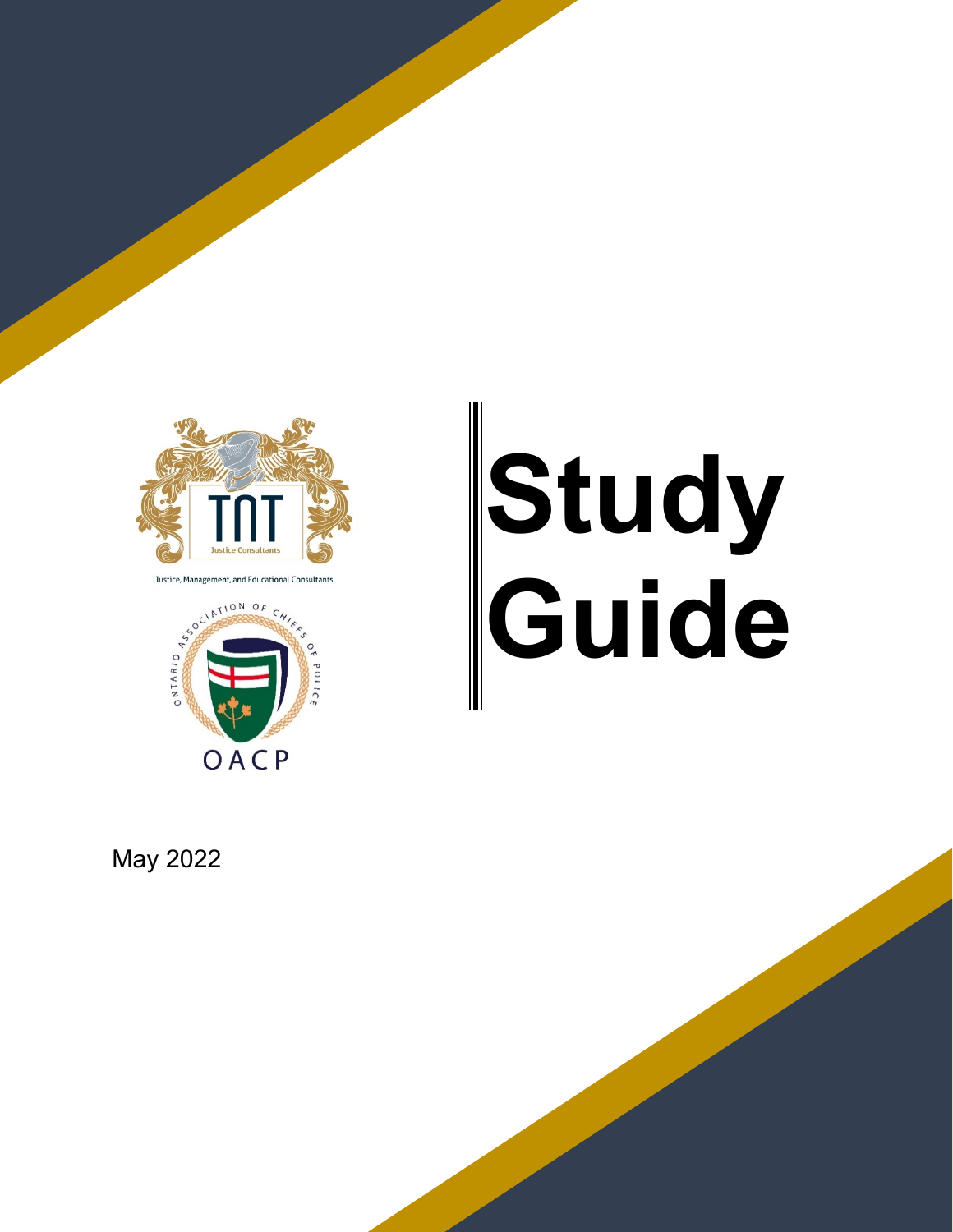#### **Preamble**

The Ontario Association Chiefs of Police (OACP) and TNT Justice Consultants have prepared this SSPO study guide for applicants in preparation for the SIGMA Assessments SSPO test. It is noteworthy to mention that the creation and dissemination of this SSPO study guide is done with the explicit permission of SIGMA Assessments. This study guide is intended to be a general, supplemental support for applicants and does not in any manner guarantee nor impact the outcome of test scores.

#### **Part B Introduction**

The SSPO (Sigma Survey for Police Officers) was designed to identify candidates who have the cognitive skills to use sound practical judgment in police situations and who are capable of writing meaningful and credible police incident reports. The SSPO (Part B Exam) is broken into two major sections, starting with Section A, consists of 44 questions which measure: spelling, vocabulary, punctuation, and grammar. Section B consists of 30 questions and is based on Police Problem-Solving. This section contains descriptions of situations that are relevant to the work of police officers. Each situation is followed by a series of multiple-choice questions that require you to identify the best response or course of action. You should avoid blind guessing because there is a penalty for selecting incorrect answers. Please note if you are unsure about the answer to a question, you may leave it blank and return to it later. Questions left blank are unscored when the assessment is submitted for evaluation at the end.

platform. This guide is meant to be utilized as supplemental support and general preparation advice for applicants. **Disclaimer:** Applicants that purchase online cognitive tests and/or applicants that utilize free practice tests online shall assume the sole responsibility for seeking and/or practicing cognitive tests online. SIGMA ASSESSMENTS, the OACP and TNT Justice Consultants **DO NOT** promote or endorse the use of any specific practice test

- $\ddot{\bullet}$  The SSPO is a timed test of 35 minutes, therefore, it is suggested that applicants maintain a good pace and do not spend too much time on a single question.
- If the applicant is planning on using practice tests, please ensure those tests use the same question style as outlined in this document.
- $\ddot{\phantom{1}}$  It is suggested that applicants use practice tests to determine which components are most challenging and to practice those components more than other sections.
- $\downarrow$  It is noteworthy to mention that practice tests are not about memorizing. Rather, they are steeped in understanding the questions which will only assist in answering those or similar question in the future.
- $\ddot{\bullet}$  Before taking the SSPO, applicants should ensure that they are well rested and in a quiet setting with no distractions.
- $\ddot$  In general, test prep companies are essentially providing their clients with a variety of cognitive ability tests to practice. These may assist applicants in becoming familiar with cognitive tests. However, these DO NOT guarantee success nor can it be determined whether practice tests will impact the overall score.
- $\ddot{\phantom{1}}$  While there are some math questions included in the police problem solving section, they are not the focus of the assessment. The math questions are word problems involving only the basic operations (addition, subtraction, multiplication, division).

1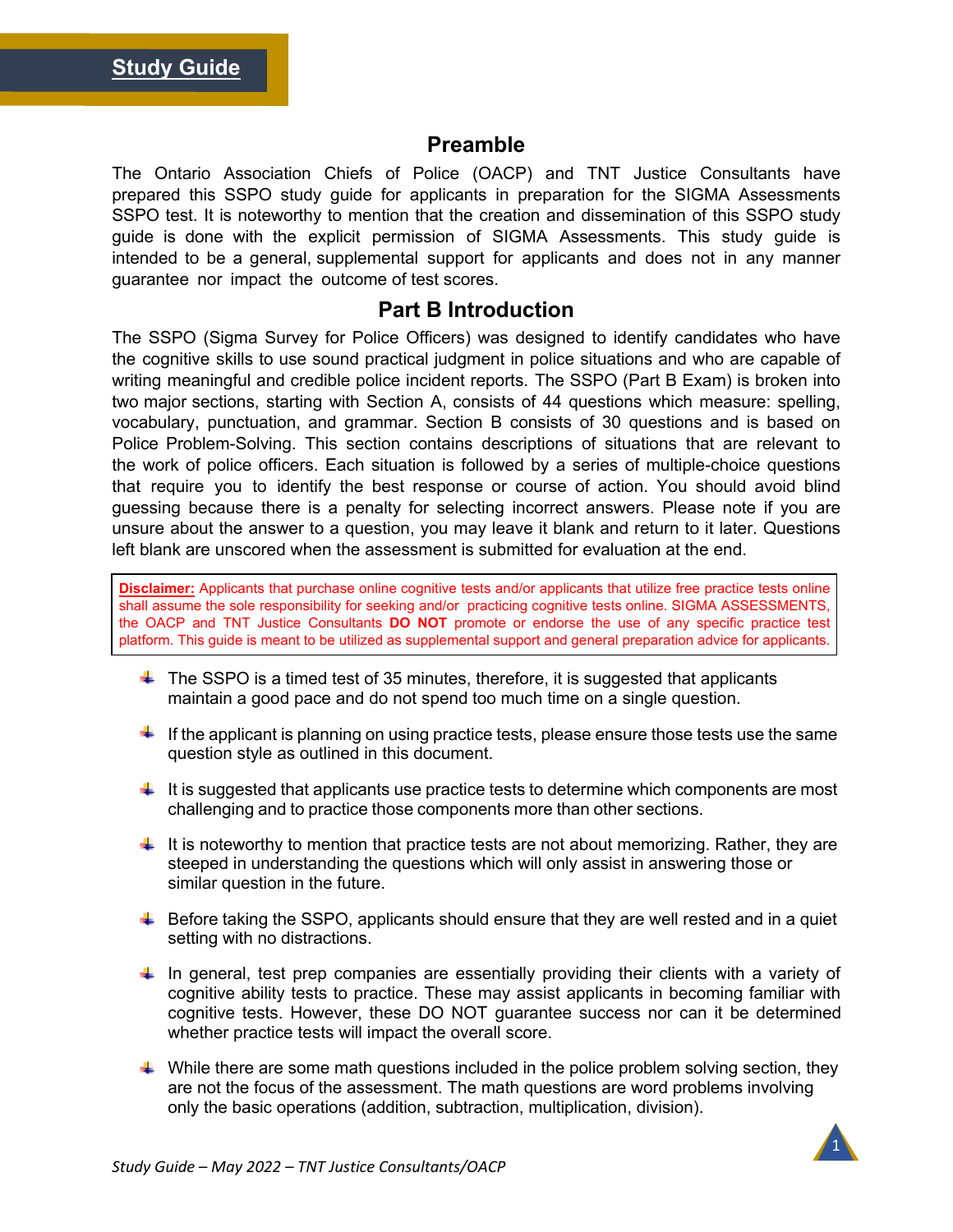# Part B: SSPO

# **Section A: Incident Report Writing Aptitude**

Police officers are frequently required to write incident reports. Sections A contains three sections, *Spelling*, *Vocabulary*, and *Grammar and Punctuation*, which assess skills important to writing these reports

## **SPELLING**

#### *The essence of testing how to spell properly is considered to the main component of communication. Spelling also seeks to test literacy and the ability to recognise the more difficult words in a sentence.*

During the exam, you will see a list of 28 words that a police officer might use in writing a report. Read each word and decide whether or not it is spelled correctly. If you think that it is spelled correctly, select "**YES**" if you think that it is spelled incorrectly, select "**NO.**"

*Sample Question:*

- 1. carr
- 2. truck

In the first example, the correct answer is "No" because the correct spelling is "car" rather than "carr"

In the second example the correct answer is "Yes" because truck is spelled correctly

#### **Suggested practice tips:**

1. *Word Mapping*: As an applicant, you may choose a word to practice the recognition of its sound and spelling. It is suggested to say the word, count the syllables, and write the word down according to how it sounds. Practice repeating the word and look up the definition to ensure it is well understood in the context of the sentence.

#### a. Example: **Light**

- i. Stretch Out Sound: /LLL III TTT/
- ii. Sound 1  $[L]$  Sound 2  $[I]$  Sound 3  $[T]$
- iii. Practice repeating the silent "IGH" and try to figure out the more complicated parts of the word.
- iv. Look for word pairings that sound the same: Bright, Night, Might, Fright, Tight.
- v. Write the word down and use in a sentence:
	- 1. To save electricity, you must turn off the light.
	- 2. The colour of the paint is light and bright.
	- 3. This container of soap is light in weight.
	- 4. My puppy is the light of my life.
	- 5. Light the candle.

To help you better, we have placed the references below (on Page 3) to resources online that can support you for this section:

- *100 most commonly misspelled* words in English
- Spelling Bee Words.
- Practice and Review Tips on how to become a better speller



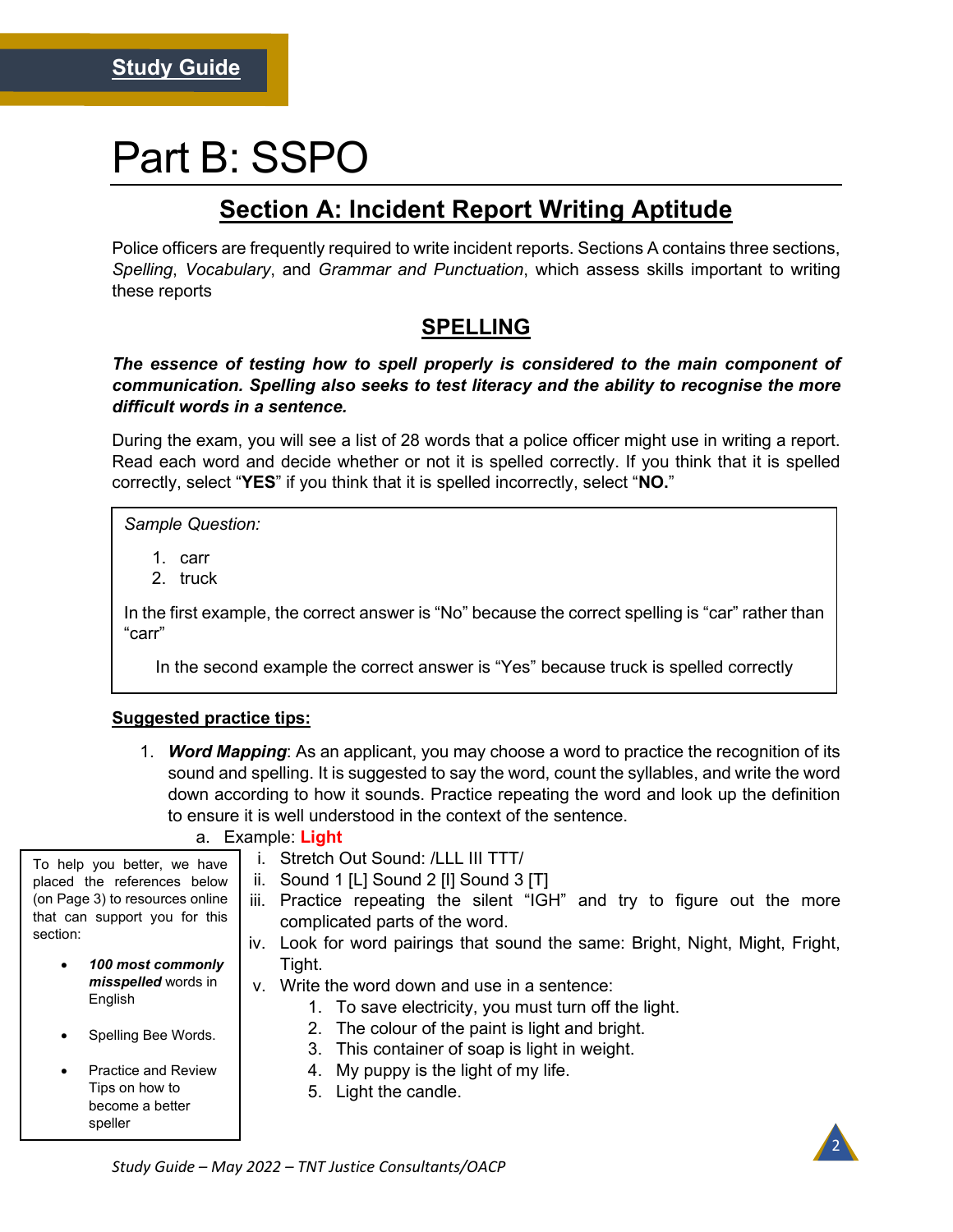### **VOCABULARY**

#### *The essence of testing vocabulary is to examine the depth and breadth of vocabulary and the recognition of words, along with the associated meanings and how it is used in context.*

Use the contextual clues in each sentence to identify the answer choice that is closest in meaning to the underlined example.

#### *Sample Question:*

The officer questioned the suspect until he got a full confession. Confession most nearly means:

- a) Admission
- b) Discussion
- c) Report
- d) Denial

The correct answer would be "A" because "confession" most nearly means "admission"

#### **Suggested Practice Tips**

- 1. Read a variety of literary sources, which includes books, magazines, online sources, social media articles, YouTube channels, television documentaries, academic sources, etc.
- 2. Document words and phrases that are new and look up the meaning.
- 3. Practice using the new word/phrase in a sentence that makes the most sense to you, as the individual.
- 4. Search for synonyms and antonyms to familiarize the various ways in which these words can be used in a sentence.
- 5. Document all new words and create a Journal.
- 6. Be creative! Utilize different methods to memorize the words, such as; flashcards, sticky notes, practice games either alone, or in a study group.

Example: Revoke.

Definition: To annul by calling back or taking back.

Sentence: The judge **revoked** the client's license.

Synonym: cancel, take back, rescind, drop off

Antonym: Keep, Continue



https://grammar.yourdictionary.com/spelling-and-word-lists/misspelled.html

https://www.spelling-words-well.com/hard-spelling-bee-words.html

https://grammar.yourdictionary.com/for-students-and-parents/spelling-test-study-habits.html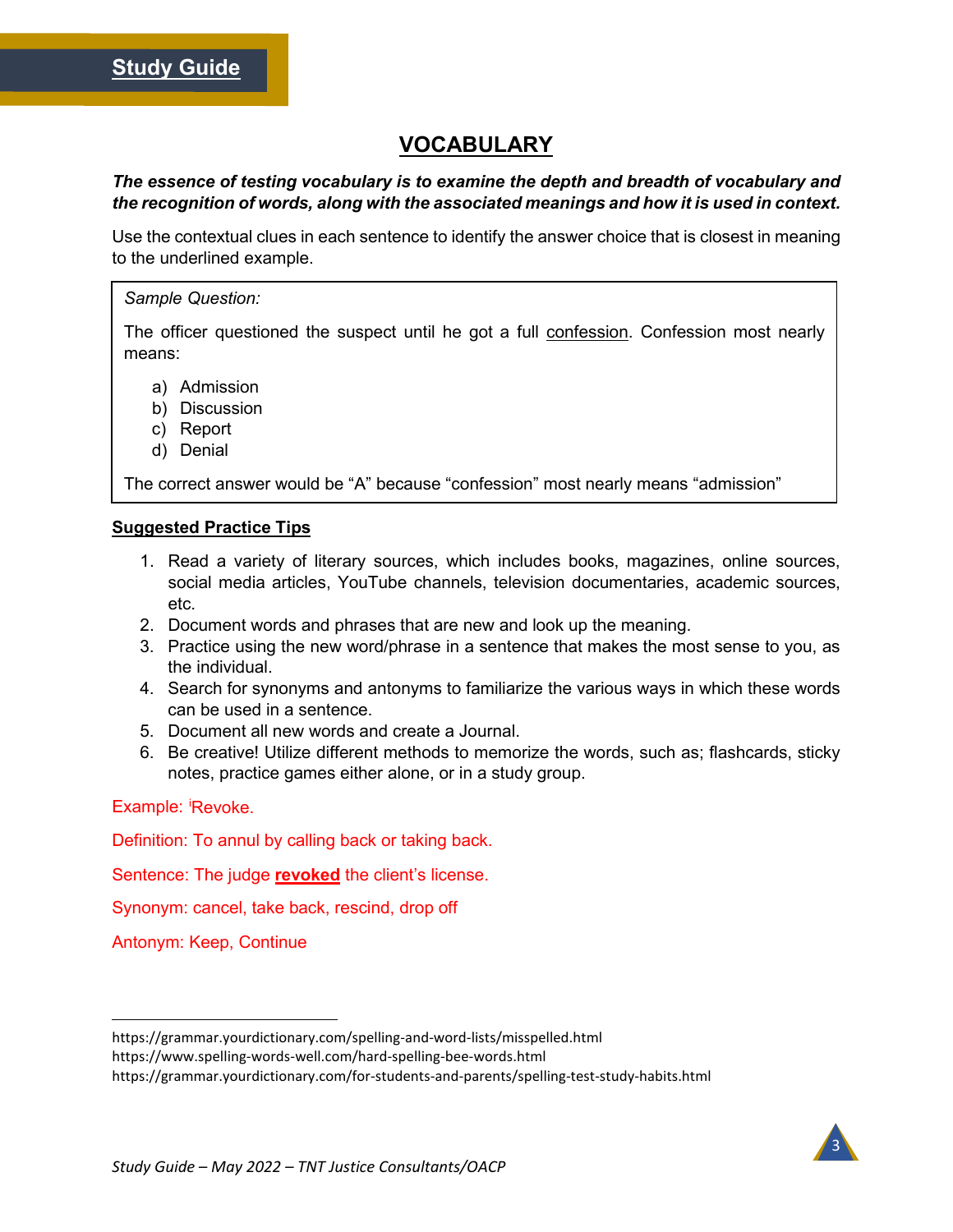## **GRAMMAR AND PUNCTUATION**

For each question, you will be given a series of four sentences that might be a part of a police officer's report. Your task is to decide which one of the four sentences is written correctly.

#### *Sample Question:*

- a) I ain't spoke to the Sergeant.
- b) I ain't spoken to the Sergeant.
- c) I had not spoke to the Sergeant.
- d) I had not spoken to the Sergeant.

The correct answer would be "D" because it is on the only sentence that is written correctly.

#### **Suggested Practice Tips**

<sup>[1](#page-4-0)</sup>Utilizing online or hard copy sources to practice the following areas:

- 1. **Nouns:** Describes a person, place or thing (**dog, bird, flower, bottle, ship, car**)
- 2. **Adjectives:** Describes a noun (**The flower is pretty, the rabbit is white, the baby is sweet**)
- 3. **Verbs:** Describes an action (The dog **runs** quickly, I **jumped** over the fence, you **danced** all night)
- 4. **Appositives:** Modifies a Noun (Joe's grandmother, **the baker,** is visiting next week)
- 5. **Tense Consistency:** Seeks to identify situations that happened in the past in which the past tense is to be used. For situations that are happening in the moment, use the present tense. For situations that have yet to happen, use the future tense.
	- a. The Titanic could have survived, however the captain's crew **travelled** too quickly causing the ship to hit the iceberg.
	- b. The Titanic is **travelling** from England to New York.
	- c. The Titanic **will travel** from England to New York, once the ship sets sail.
- 6. **Proper use of Apostrophes:** Demonstrates possession, contractions and to separate the "s" from plural numbers and letters.
	- a. This is **Joe's** classroom vs. This is the **students'** classroom.
	- **b. IT'S=IT IS, DON'T=DO NOT**
	- **c. I received two A's and three B's this semester.**
- 7. **Quotations:** The purpose of a quotation is to highlight the meaning of the sentence, or to support an argument.
	- a. Janice said, **"I need to show more effort in class".**
	- b. **"Alex is trying to get a job this year",** his father said.
- 8. **Commas:** A comma is meant to be a pause in a sentence, which often highlights a certain point.
	- a. **Effortlessly, lightly,** and **beautifully** the dancers moved across the stage.

4

<span id="page-4-0"></span><sup>&</sup>lt;sup>1</sup> https://owl.purdue.edu/owl\_exercises/punctuation\_exercises/basic\_punctuation/punctuation\_exercise.html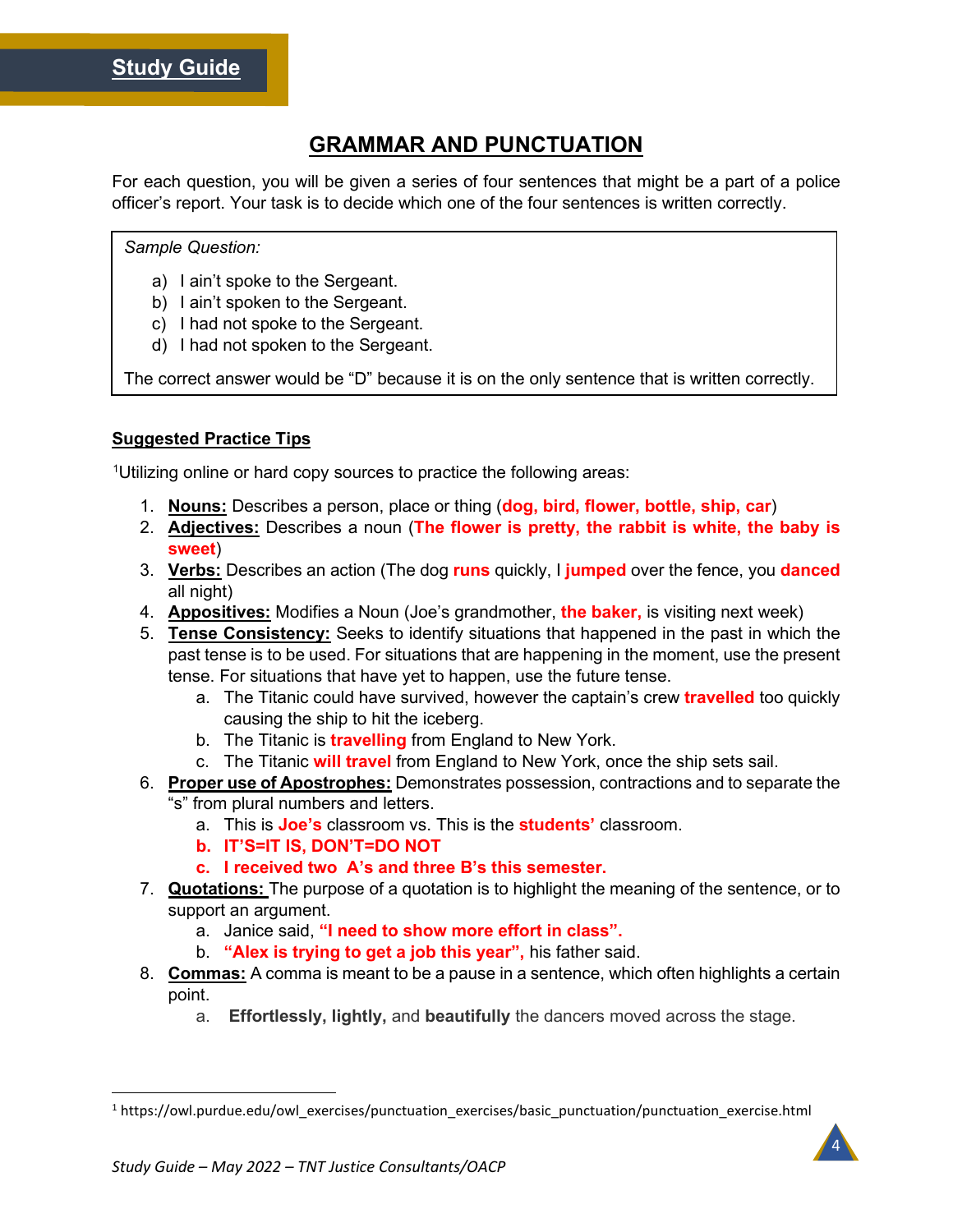# **Section B: Police Problem Solving**

*Problem Solving: The essence of problem solving encourages the development of critical and creative thinking within time constraints. It also provides the ability to develop skills in dealing with situations that can be potentially challenging, through exerting environmental control and understanding of the situation at hand. Lastly, problem solving is a long-term skill that is malleable and continuously grows/adapts over time.* 

The situations in Section B are described in one or more paragraphs or in the form of a map. They are then followed by a number of questions, each with four choices, one of which is more correct than the others. Your task is to decide which of the choices is the most correct one.

#### *Sample Question*:

- 1. Which of the following pieces of police equipment would be essential at night but less essential in the daylight hours?
	- a) Two-way radio
	- b) Flashlight
	- c) List of other officers on duty
	- d) Handcuffs

The flashlight is the most correct answer because flashlights are rarely used during daylight hours.

#### **Suggested Tips**

- 1. Read the question thoroughly for the first time and re-read it for a second time to collect details you may have missed.
- 2. Scan the answers to determine the best possible option.
- 3. Collect the important information within the question which best matches the options as the potential answer.
- 4. Analyze any patterns, clues or hints that are presented within the context.
- 5. Draw a comparison chart with the details provided (if time permits) e.g.,: what is essential information vs. filler.
- 6. Engage in a process of elimination through critically thinking.
- 7. Attempt to utilize practice questions under "real time" to test personal speed prior to taking the test.
- 8. Practice speed reading to determine if the information within the context is being absorbed. If not, start slow and work towards a moderate speed based on the time allotment of the test.

<span id="page-5-0"></span><sup>i</sup> https://www.merriam-webster.com/dictionary/revoke